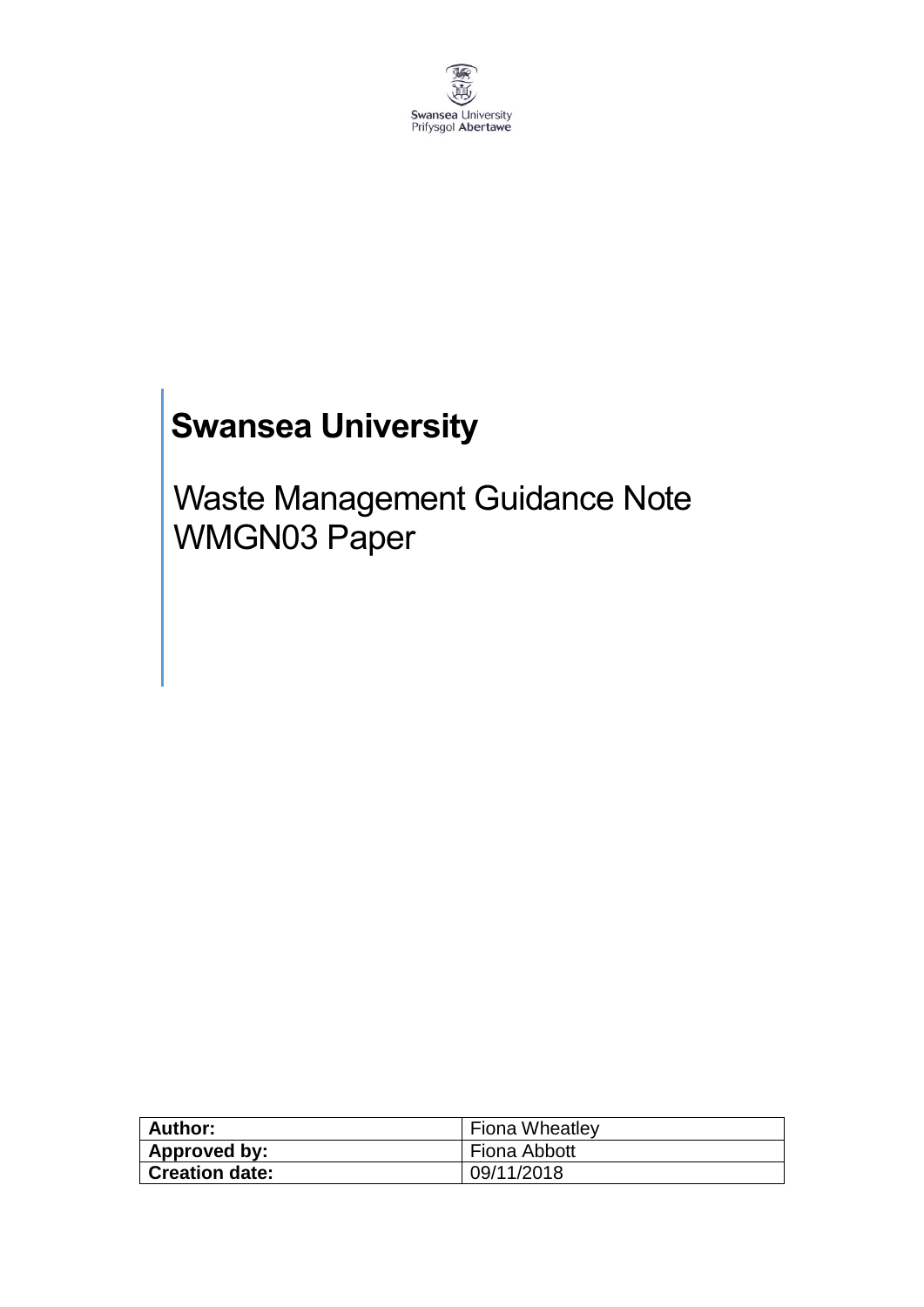| <b>Waste Management Guidance Note WMGN03</b> |                          |
|----------------------------------------------|--------------------------|
| <b>Paper</b>                                 |                          |
| <b>Location Generated</b>                    | Varied                   |
| <b>EWC</b>                                   | 20 01 01                 |
| Type                                         | Absolute Non-Hazardous   |
| <b>Disposal Method</b>                       | Segregated for recycling |
| Bin/Bag Type                                 | Quad bin / Clear Bag     |

## **Duty of Care Requirements**

Any business or public body that generates waste materials should apply the waste hierarchy to all streams in order to minimise the amount of waste sent for disposal. In practice, this means ensuring all wastes are segregated at source and disposed of via the correct stream. General municipal waste should therefore be the last option for waste.

The University has committed to segregating its waste at source and focusing on separating key recycling streams; cans, paper, plastics, food and glass. Segregation at source improves recyclit quality and also adheres to the Waste Regulations (England and Wales) 2011. The Regulations stipulate that materials such as paper, metal, plastic and glass must be collected separately if it is necessary to encourage high quality of the recycling of the material.

Though classified as non-hazardous it is a legal requirement under the Hazardous Waste Regulations to segregate hazardous wastes from non-hazardous wastes and to ensure that all wastes are correctly classified. Incorrectly disposing of hazardous waste via the general municipal waste stream can lead to legal and financial penalties dependent upon the severity of the noncompliance.

Paper and card items suitable for recycling include;

- Scrap paper
- Shredded paper/card
- Old magazines, brochures and newspapers

#### **Items**

Paper and card should be deposited only in the defined paper/card waste bins (typically part of the University's standard "waste quads/duos"). For any material that has an unknown composition and/or contamination, then lease contact the Sustainability team (**[estates-waste@swansea.ac.uk](mailto:estates-waste@swansea.ac.uk)**) for guidance and further details.

Under **no** circumstances should;

- (a) any general waste deposited in the recyclable bin it contaminates the recycling stream and can cause problems down the supply chain
- (b) unshredded confidential waste by deposited in the recyclable bin see WGN05 for further information on the options available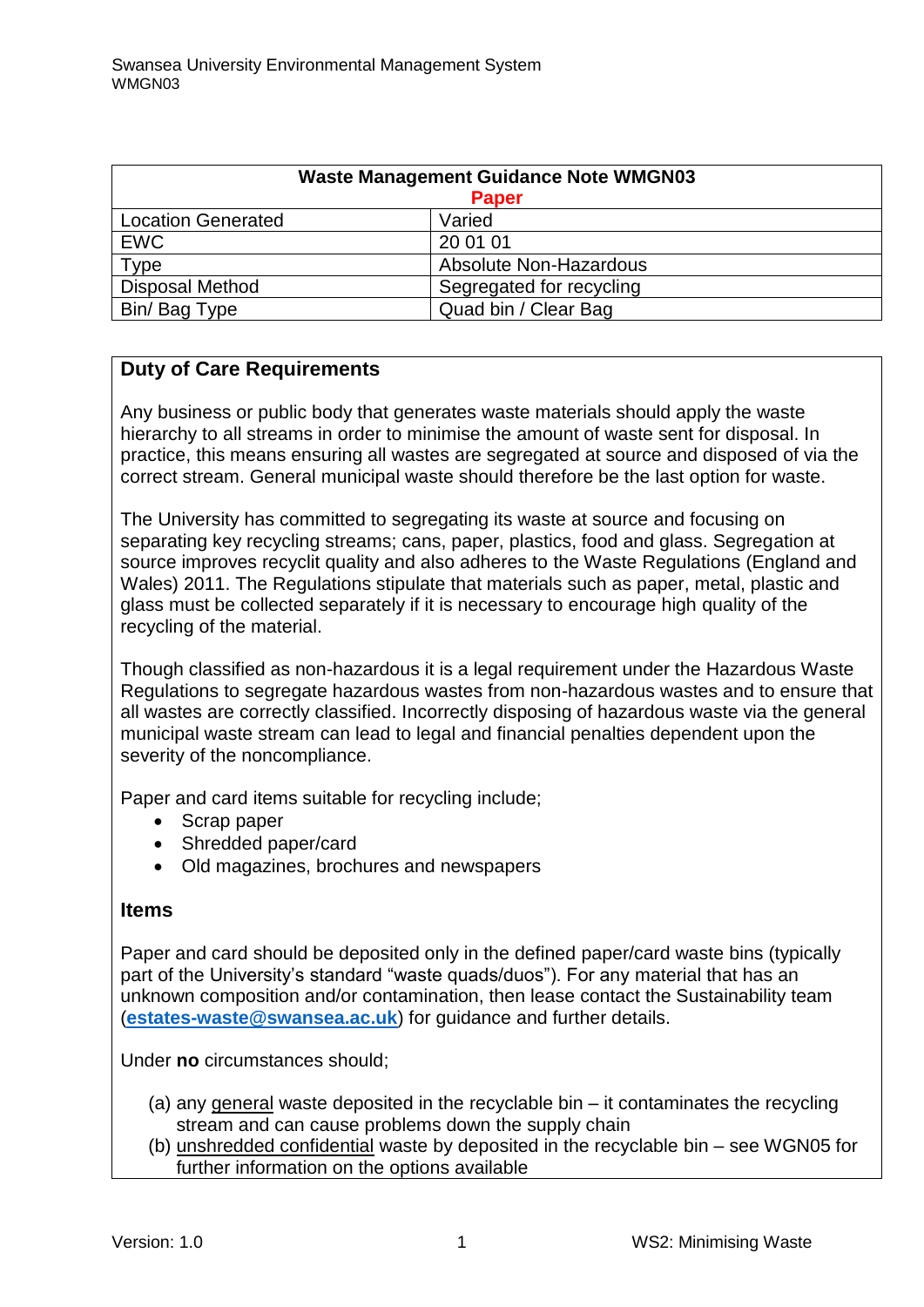# **Disposal Instructions**

#### **Internal Bins**

Only metal, top-opening quads/duos are to be used for paper/card disposal. All receptacles will be labelled as "Mixed Paper" and have a clear bin bag. No personal/under-desk containers should be in used in offices as it deters from recycling materials.

Under no circumstance should coffee cups or any liquid be placed into the 'paper' segment of the quad/duo bins.



Figure 1 – Swansea University indoor "quad" bins

## **External Storage**

Only metal, front-opening quads/duos are to be used for paper and card disposal. All receptacles will be labelled as "Mixed Paper". No other bins are to be used for loose items.



Figure 2 – Swansea University external "quad" bins and external contractor bin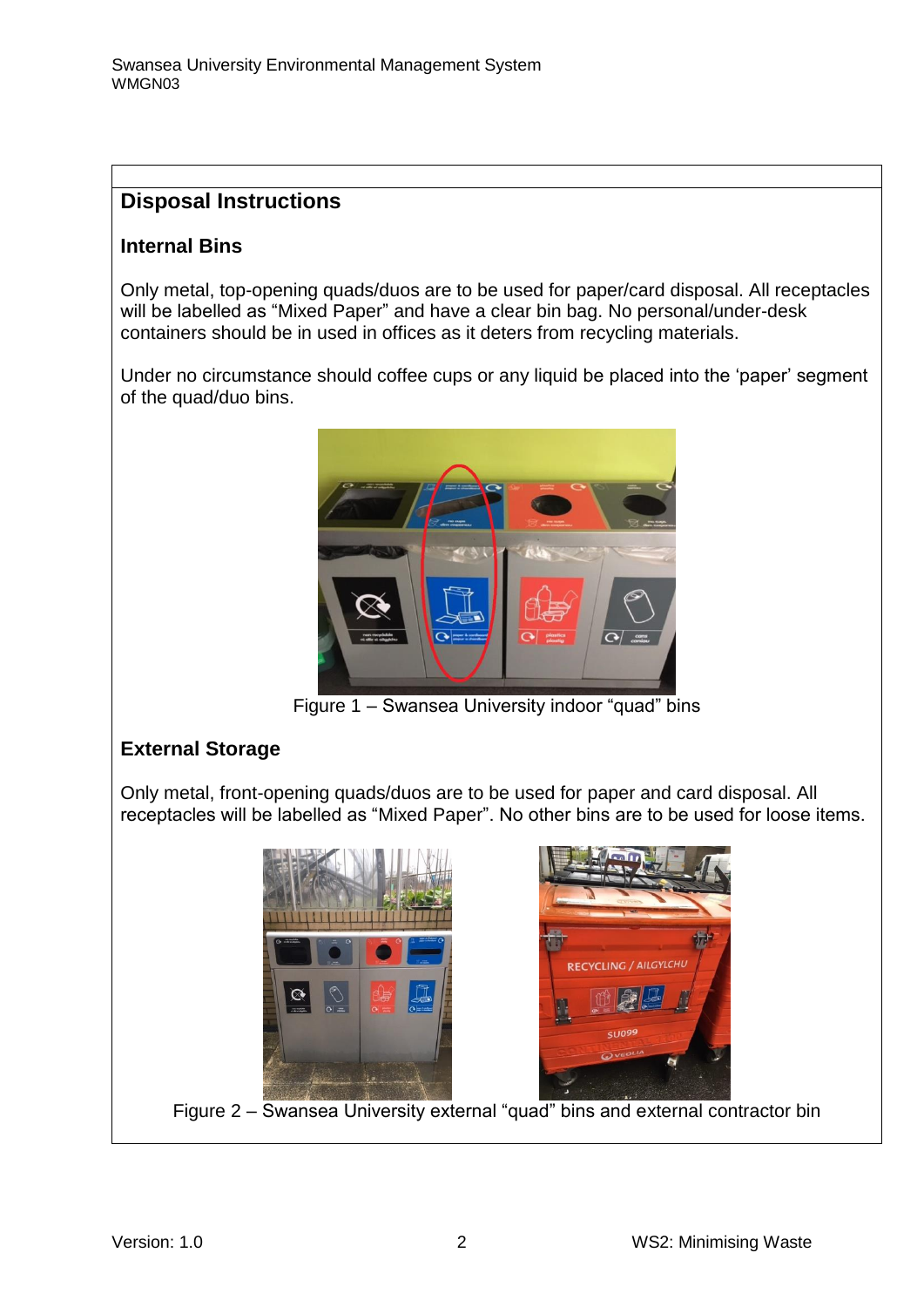Collected clear bin bags will be deposited into the larger-dedicated bins (provided by the waste management contractor), which are located in compounds across the University's estates.

### **Disposal Cost**

The disposal cost is factored into the University's waste management service provision; therefore there is no direct cost to individuals/Colleges/PSUs. However individuals can minimise cost and contribute the University's target to achieve 63% diversion rate away EFW or landfill by ensuring all recyclable paper and card are disposed of via the dedicated bins.

#### **Labelling**

See template

**For further guidance please contact [estates-waste@swansea.ac.uk](mailto:estates-waste@swansea.ac.uk)**